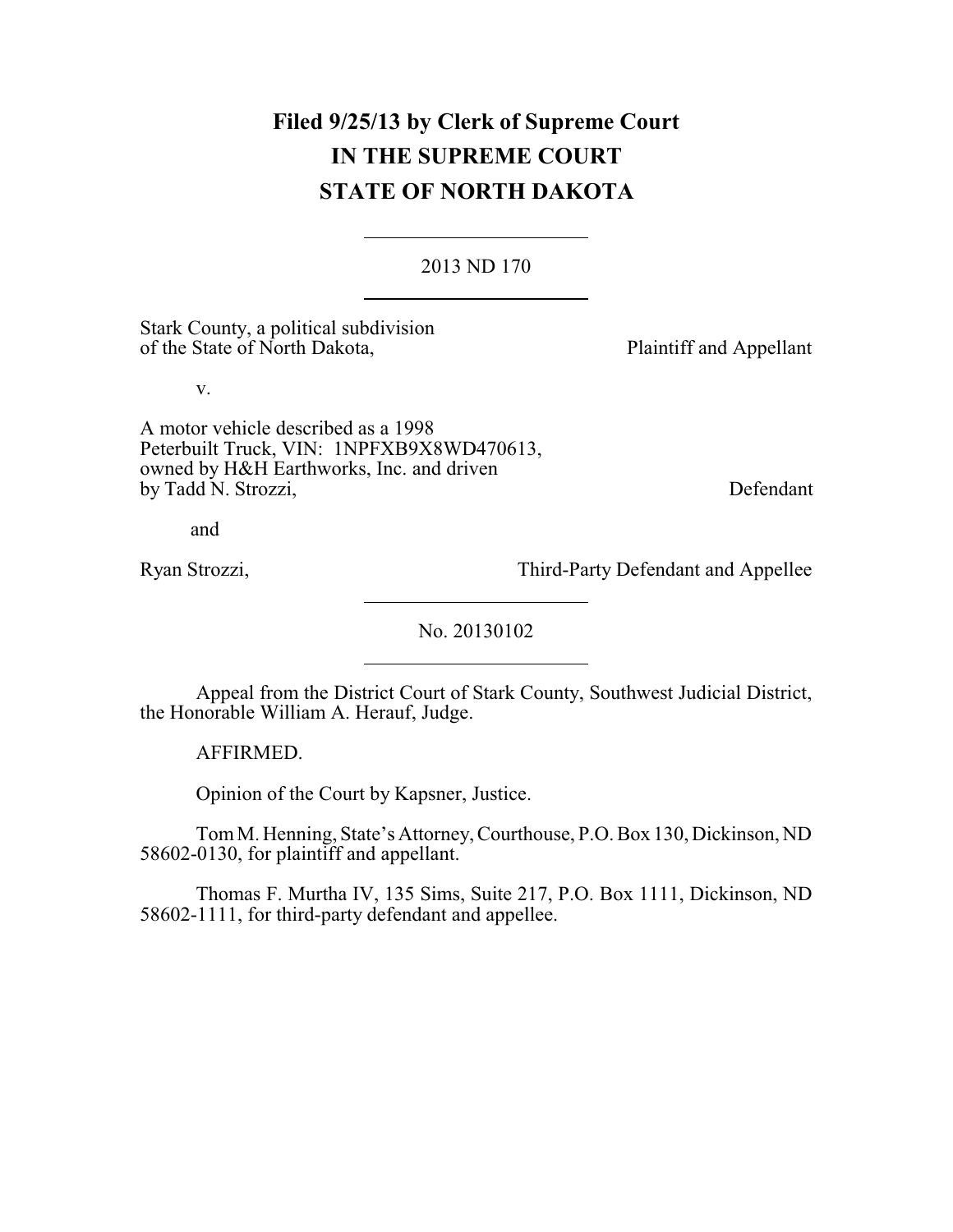## **Stark County v. A motor vehicle No. 20130102**

### **Kapsner, Justice.**

[¶1] Stark County appeals from a district court judgment dismissing the County's case against the defendant vehicle and third-party defendant Ryan Strozzi. We conclude the district court's finding the vehicle had not been moved was not clearly erroneous, and we affirm the judgment dismissing the County's case.

I

[¶2] On June 25, 2013, Stark County Road Superintendent Al Heiser was notified that an excavating machine was being used in a Dickinson subdivision. Heiser went to the subdivision and saw Ryan Strozzi loading an excavator onto a low-boy trailer. Heiser believed the tractor trailer unit carrying the excavator would exceed the 5-ton per axle and 60,000 pound maximum weight restrictions applicable to the roads leading out of the subdivision.

[¶3] Stark County Sheriff's Deputy Dean Franchuk used portable scales to weigh the tractor trailer unit carrying the excavator. Deputy Franchuk determined that the gross weight of the loaded unit was 133,200 pounds, which exceeded the 60,000 pound maximum weight restriction. The loaded unit was also in violation of the 5-ton per axle weight restriction, with the amounts of each axle violation totaling 65,900 pounds. Strozzi paid a fee to have the unit released, and a permit was later obtained to move it out of the subdivision.

[¶4] Stark County brought an in rem action against the tractor trailer unit for extraordinary use of the highways under Chapter 39-12, N.D.C.C., alleging only that it violated the per axle weight restrictions. Strozzi responded as a third-party defendant. After a court trial, the district court dismissed the complaint with prejudice, ruling the weight restrictions apply to vehicles moved on the road, and the statutorymovement requirement had not been met because there was no testimony the tractor trailer unit carrying the excavator had been moved prior to issuance of the ticket.

II

[¶5] On appeal from the district court's judgment, Stark County argues the court's finding that the defendant vehicle had not been moved was clearly erroneous. In civil cases tried to the district court, "[f]indings of fact . . . must not be set aside unless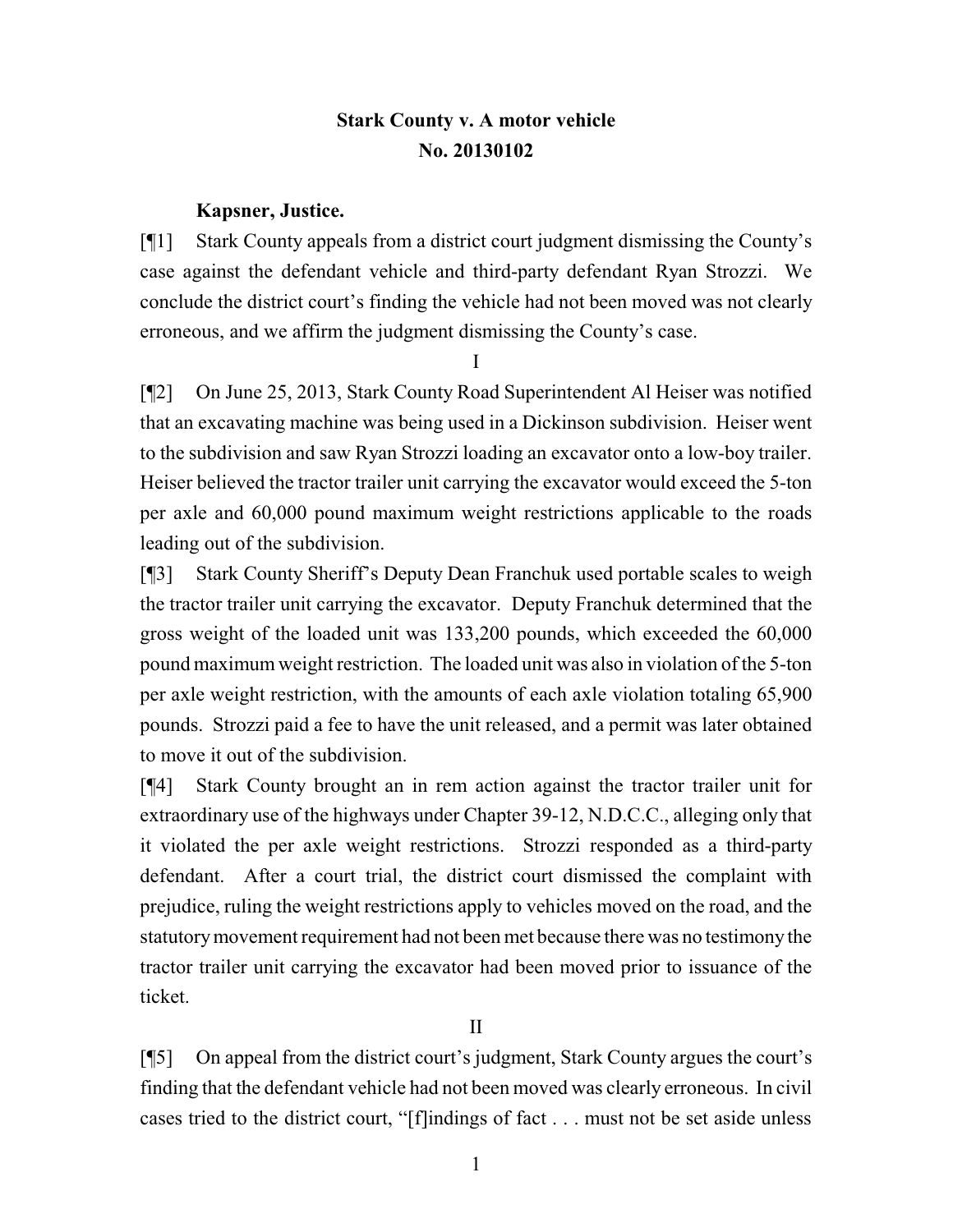clearly erroneous, and the reviewing court must give due regard to the trial court's opportunity to judge the witnesses' credibility." N.D.R.Civ.P. 52(a)(6). "A finding of fact is clearly erroneous if it is induced by an erroneous view of the law, if no evidence exists to support it, or if, on review of the entire evidence, the reviewing court is left with a definite and firm conviction a mistake has been made." Valley Honey Co., LLC v. Graves, 2003 ND 125, ¶ 10, 666 N.W.2d 453 (quoting Longtine v. Yeado, 1997 ND 166, ¶ 5, 567 N.W.2d 819). "Interpretation of a statute is a question of law fully reviewable on appeal." Grinnell Mut. Reinsurance Co. v. Thompson, 2010 ND 22, ¶ 9, 778 N.W.2d 526 (quoting State v. Brown, 2009 ND 150, ¶ 15, 771 N.W.2d 267).

[¶6] Chapter 39-12, N.D.C.C., authorizes state and local governments to set weight and load limitations for vehicles on certain roads. Under N.D.C.C. § 39-12-17, if a trial court finds that a vehicle was "moved upon the . . . roads of this state at a weight in excess of the limitations . . . charges for the extraordinary use of the . . . roads must be assessed . . . ." Therefore, to establish a violation, the County must have proven that the defendant vehicle exceeded weight limitations and moved on a road.

[¶7] The district court found:

The complaint in this matter was drafted by the Plaintiff and they plead it based upon limitations of total weight of axles. No part of the complaint alleges a violation for exceeding maximum weight. . . .

The testimony reflects that the vehicle was being loaded but there has been no testimony provided that in fact it was moved. The testimony reveals that the vehicle had been moved by some other tractor trailer and there is no indication as to what the axle configuration was on the tractor trailer that actually moved the trailer into the Greenville Subdivision. Further, the pleading is not for a gross limitation but for the per axle limitation.

While the Defendants may have intended to ultimately transport this load, the statute requires movement. Since there has been no showing of movement of this particular load with the subject tractor trailer combination on the highways of the State of North Dakota, the matter must be dismissed.

[¶8] Stark County's in rem action was brought against the tractor trailer unit rather than the excavator itself. No evidence was presented which identified the tractor trailer unit that moved the excavator into the subdivision. Neither Deputy Franchuk nor Strozzi knew whether the incoming unit was the same one as the defendant vehicle. As a result, the incoming unit could not be considered by the district court for the purpose of determining whether movement occurred. Similarly, the only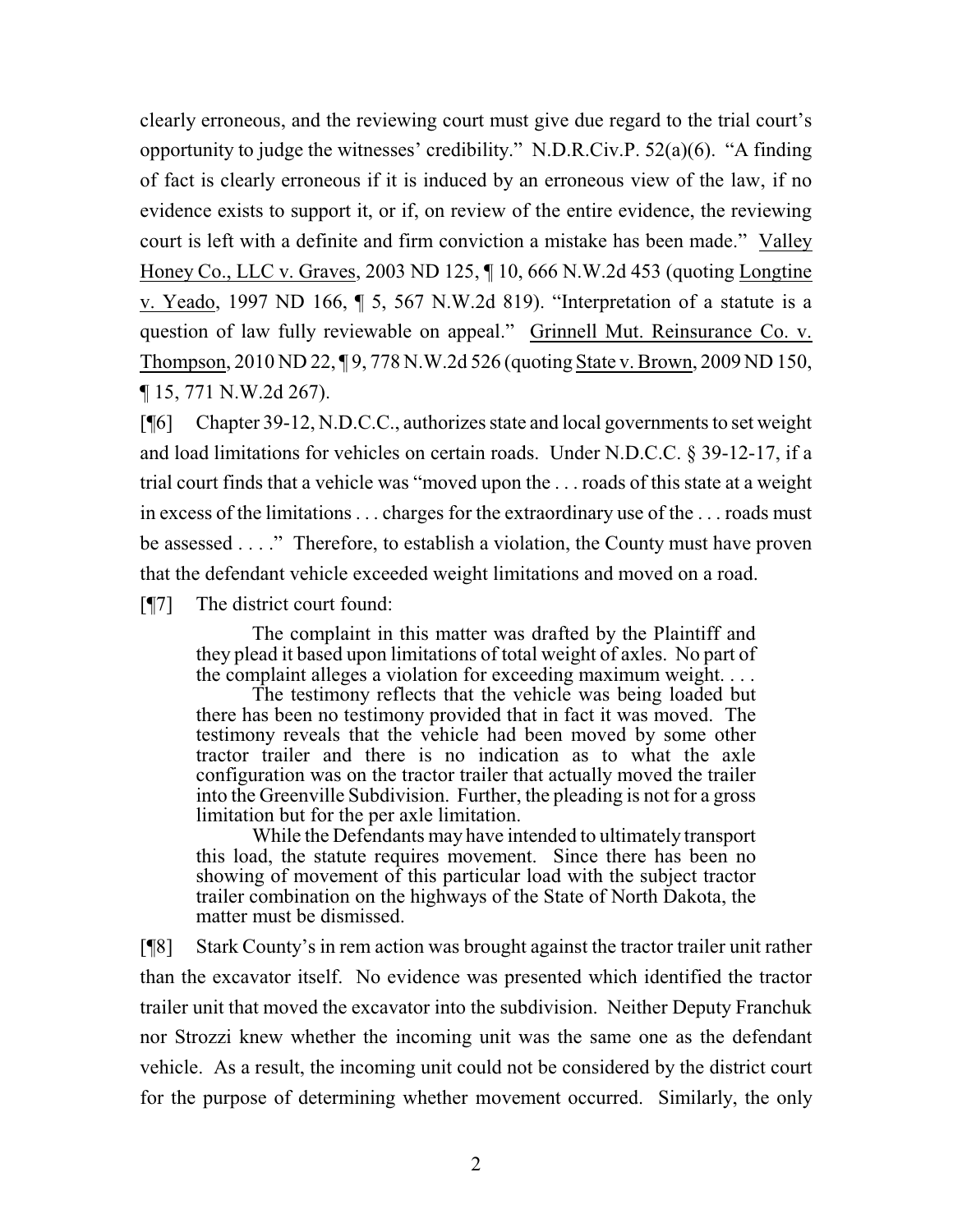weight measurements taken and testified to were of the defendant tractor trailer unit after it had been loaded with the excavator. There was no evidence about the weight of the tractor trailer unit by itself. Because of this, any movement of the unit that occurred before the excavator was loaded could not be considered by the district court.

[¶9] Heiser, Deputy Franchuk, and Strozzi all testified the excavator was still being loaded onto the parked tractor trailer unit when Deputy Franchuk arrived. Deputy Franchuk testified he could not remember whether he had moved the loaded tractor trailer unit up to the scales on the road in order to weigh it or whether he put the scales where the unit was parked when he arrived. He testified the unit was driven onto the scales at his direction, and he did not otherwise see the loaded tractor trailer unit move. According to Strozzi, a permit was subsequently obtained to transport the excavator out of the subdivision. Therefore, the only movement for the district court to consider was the movement of the loaded tractor trailer unit onto the scales at the direction of Deputy Franchuk.

[¶10] Stark County argues the district court's findings of fact promote an absurd result. "This court has consistently held that statutes must be construed to avoid ludicrous and absurd results." State v. Mees, 272 N.W.2d 61, 64 (N.D. 1978) (citations omitted). However, under N.D.C.C. § 39-12-07, a police officer who suspects a vehicle of violating the weight restrictions "may weigh such vehicle and load or have the same weighed either by means of portable or stationary scales, and for that purpose the officer may require the vehicle to be driven to the nearest scales." This statute gave Deputy Franchuk the authority to require the loaded tractor trailer unit to be driven onto the scales to be weighed. It would be absurd to interpret Chapter 39-12 as giving Deputy Franchuk the authority to require the vehicle to be moved and then to allow Deputy Franchuk to find a violation for movement that he himself had required. We therefore hold that movement of a vehicle at the direction of a police officer pursuant to N.D.C.C. § 39-12-07 does not constitute movement for purposes of a violation of N.D.C.C. § 39-12-17.

[¶11] Based upon the record before this Court, there was no evidence the loaded tractor trailer unit moved upon the road in violation of Chapter 39-12. The district court's finding there was no evidence that movement of the defendant vehicle had occurred is not clearly erroneous. A violation of N.D.C.C. § 39-12-17 was not established in the testimony presented to the district court.